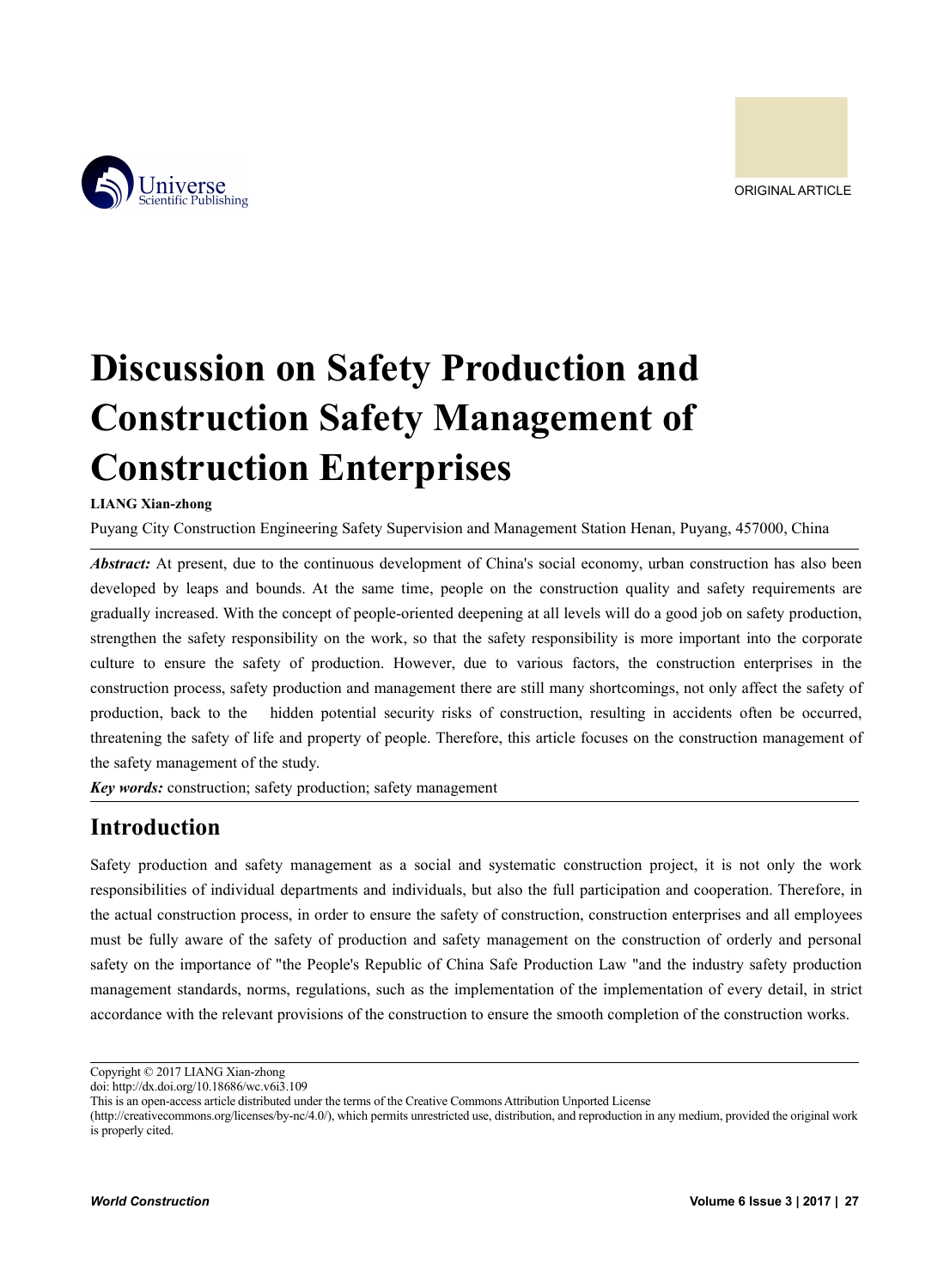## **1.Problems in Safety Production of Construction**

### 1.1 Construction safety management problems

As most of the construction work needs to be carried out in the outdoors, coupled with the flow of more personnel, the use of large amounts of resources, complex construction technology will increase the construction site risk, and these need to have a sound safety standards to its to control. But by the relevant laws and related standards imperfections in the construction industry there is no unified, sound safety standards system, some projects in the construction process cannot be implemented safety standards, resulting in the implementation of safe construction management is not enough.

### 1.2 Safety management does not match the work plan

In the construction process of each construction link are closely linked, so to implement the work of the site safety management must have a certain construction costs, safety training will also take the construction of the normal construction time, so caused influenced on the duration. Combined with the actual situation in terms of the current situation, many construction companies are over-pursuing economic interests, the pursuit of timely construction of the construction period, but ignoring the construction of the safety management, resulting in safety management cannot effectively link to other work, in the construction of many loopholes, resulting in security management does not match the overall work plan.

### 1.3 Construction personnel do not fully understand the safety management work

Site construction workers as the main body, but also the main staff of implementation of safety management, the implementation of management work is the need for their real-time operation, so increase the intensity of training personnel safety awareness, so that they are fundamentally aware of safe operation and safe construction importance. But many construction units have ignored this point, but focus on construction efficiency, did not improve the safety awareness of construction workers, resulting in the construction process of misuse of equipment and facilities, illegal operation and other conditions have emerged, reducing the overall construction quality and safety management level.

### 1.4 construction unit security funds inadequate investment

Project construction units are reluctant to increase safety measures. Due to inadequate safety costs, safety measures are not effectively guaranteed, and at the construction site, safety precautions, insurance and warning devices are missing or nonexistent. In addition, construction workplace safety and security measures are flawed. Due to the safety defects in the construction site, the safety measures of the construction work boundary are often not in place. The construction elevator, the staircase and other parts reserved in the construction project has not taken effective protective measures. In the basement construction, the lighting is insufficient and the ventilation effect is poor. High-level area does not set the security warning signs, resulting in frequent accidents.

### **2. Construction Safety Management Measures**

### 2.1 Strengthen awareness, tight safety production "string"

Strengthen the awareness of safe production responsibility is to implement the premise of safe production, but also the cornerstone. Always tightly managed safety production, firmly establish the concept of people-oriented, safety production has always maintained a kind of thin ice, such as the abyss of the state, and always adhere to scientific development, security development is the inevitable requirement of construction enterprises, ignored the safety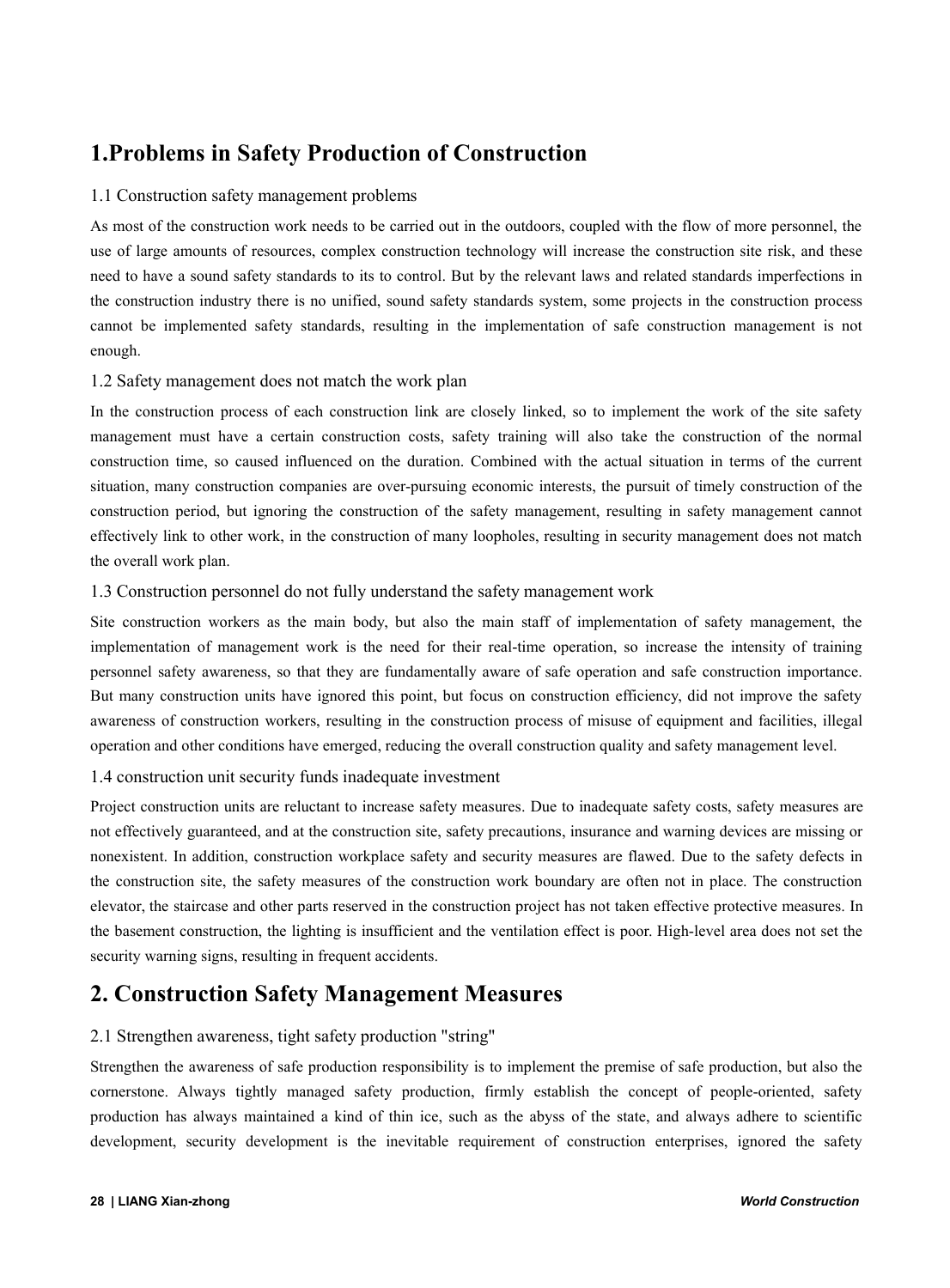production, will pay a painful price. Only the tightening of the production of this string, improve safety awareness, the implementation of safety awareness of production in order to provide a strong guarantee for safe production.

2.2 Establish and improve the safety management system

To establish and improve the safety management system to give a full management of security management and the project department should also be required to complete the safety of full-time staff and safety full-time management personnel should be appointed by the company and give it sufficient power to implement the " Safety first, safety production one vote veto system ". Figure 1 shows the construction enterprises should do a good job in all aspects of security management.



Figure 1 Construction enterprises should do a good job in safety management

### 2.3 Strengthen the construction safety education

Strengthen the construction site safety education must be given for each of the construction staff, so as to be able to ensure that all the construction workers have adequate safety awareness. Safety education and training work is divided into theoretical safety education and training and technical safety education and training. Theoretical education and training mainly involves the construction workers safety production rules and regulations to ensure that the construction site of all construction workers can understood their duties, each construction workers have a sense of safety production. Technical safety education and training, mainly for the construction site technical staff and management personnel for the safety education and training, technical safety education and training not only to ensure that all the operational skills of the stability and scientific, but also to the construction workers the construction of a certain role in guiding.

### 2.4 Establish enterprise network information communication platform

Enterprise safety production network information communication platform with the help of information technology to establish enterprise network information communication platform, such platforms can upload reports, documents, photos, and can achieve the program approval process to meet the communication needs of users, you can also increase remote monitoring function. This platform can not only operate through the computer, but also in mobile phones, tablet PCs and other mobile terminals in which to achieve mobile office. Enterprise network information communication platform through the Internet to achieve information sharing and process integration, to achieve enterprise-class management information integration, the formation of the group (or headquarters), sub-companies, project three linkage,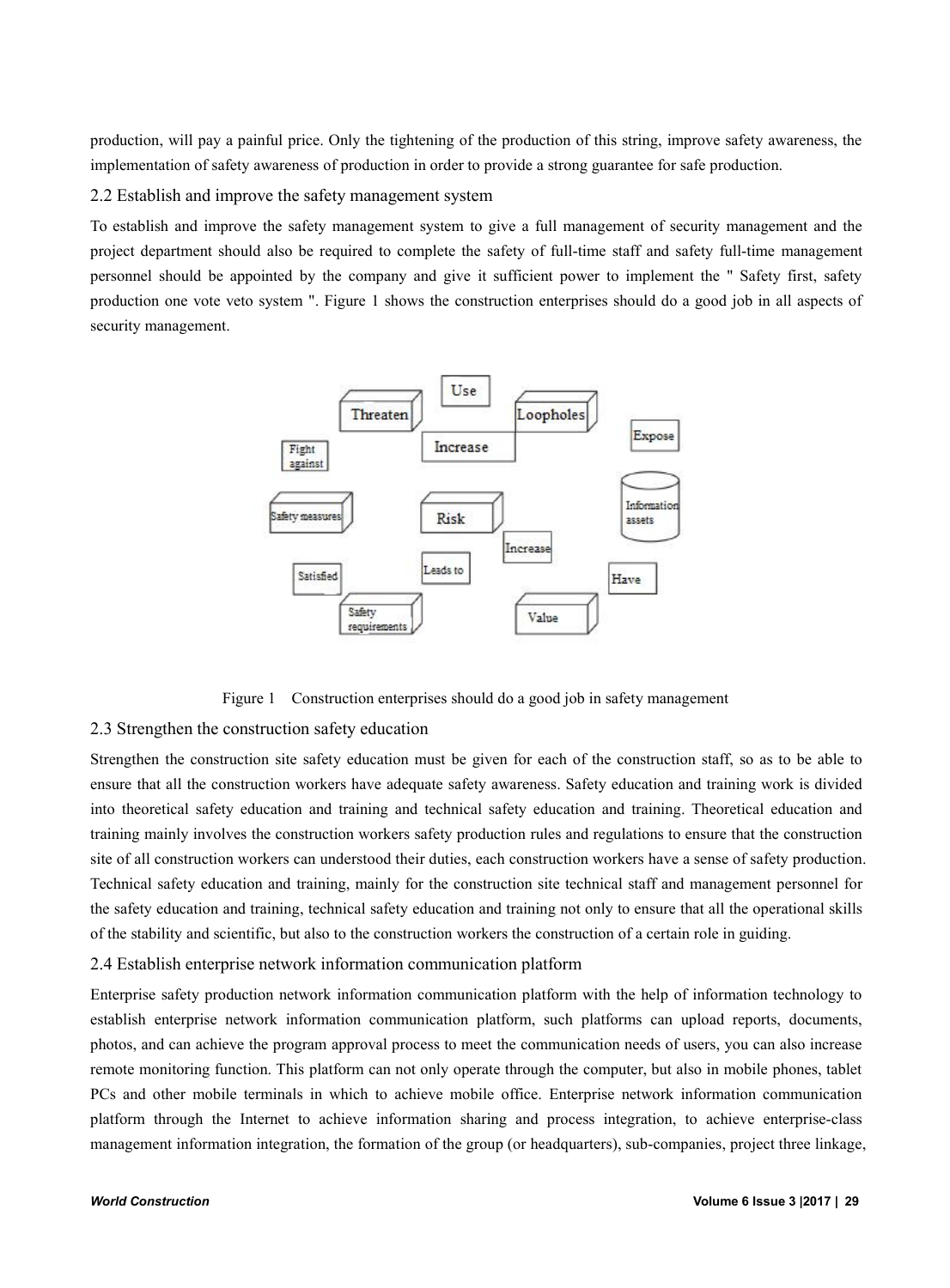information sharing, to ensure that enterprise (group) level to understand the actual situation of all projects under construction, a change in the past business management extensive, low risk prevention and other issues, in order to achieve the unity of the enterprise and standardized management.

2.5 Construction of emerging safety production information technology

(1) First-line construction workers "peace card" system. Through the construction workers to identify the identity of the identity of the security IC card, the use of information technology, construction workers go into the construction site before the establishment of the file for the construction workers to achieve the employment, training, attendance, reward and punishment, payroll, information query and so on the information management, to achieve the construction industry practitioners of the fine management and services.

(2) Virtual simulation construction technology BIM technology, the establishment of virtual construction and construction process for the safety control of the construction model, and then use simulation and virtual reality technology to achieve virtual construction, dynamic demonstration of the construction process and after the completion of the construction process to achieve the visualization, simulation analysis, simulation test, digital training, dynamic identification, early analysis of the impact of the project safety factors, to achieve the purpose of safety control.

## **3. Construction safety monitoring technology**

### 3.1 Structural safety monitoring technology

The technology is mainly used in the monitoring, monitoring of the safety of the bracket and support, supporting structure, hanging basket, template, cable and building structure. The monitoring system generally includes sensors, data acquisition and transmission systems, databases, state analysis and evaluation and predictive display software. Through the analysis of positioning, deformation, stress and strain, load, temperature, structural dynamic parameters, it is judged and predicted structural safety status , in advance to take appropriate control or reinforcement measures to prevent the occurrence of structural safety incidents.

### 3.2 Deformation Monitoring Technology for Deep Foundation Pit Excavation

The deep foundation pit adopts the information construction method, establishes the design, construction and supervision of the three parties to share the data platform, the monitoring data input data acquisition and deformation alarm analysis software, at any time according to the site geological conditions and monitoring results on the design and construction program to dynamically adjust and optimization to achieve the excavation of the safety and stability of the control. Figure 2 for the deep foundation pit design.



Figure 2 Deep foundation pit design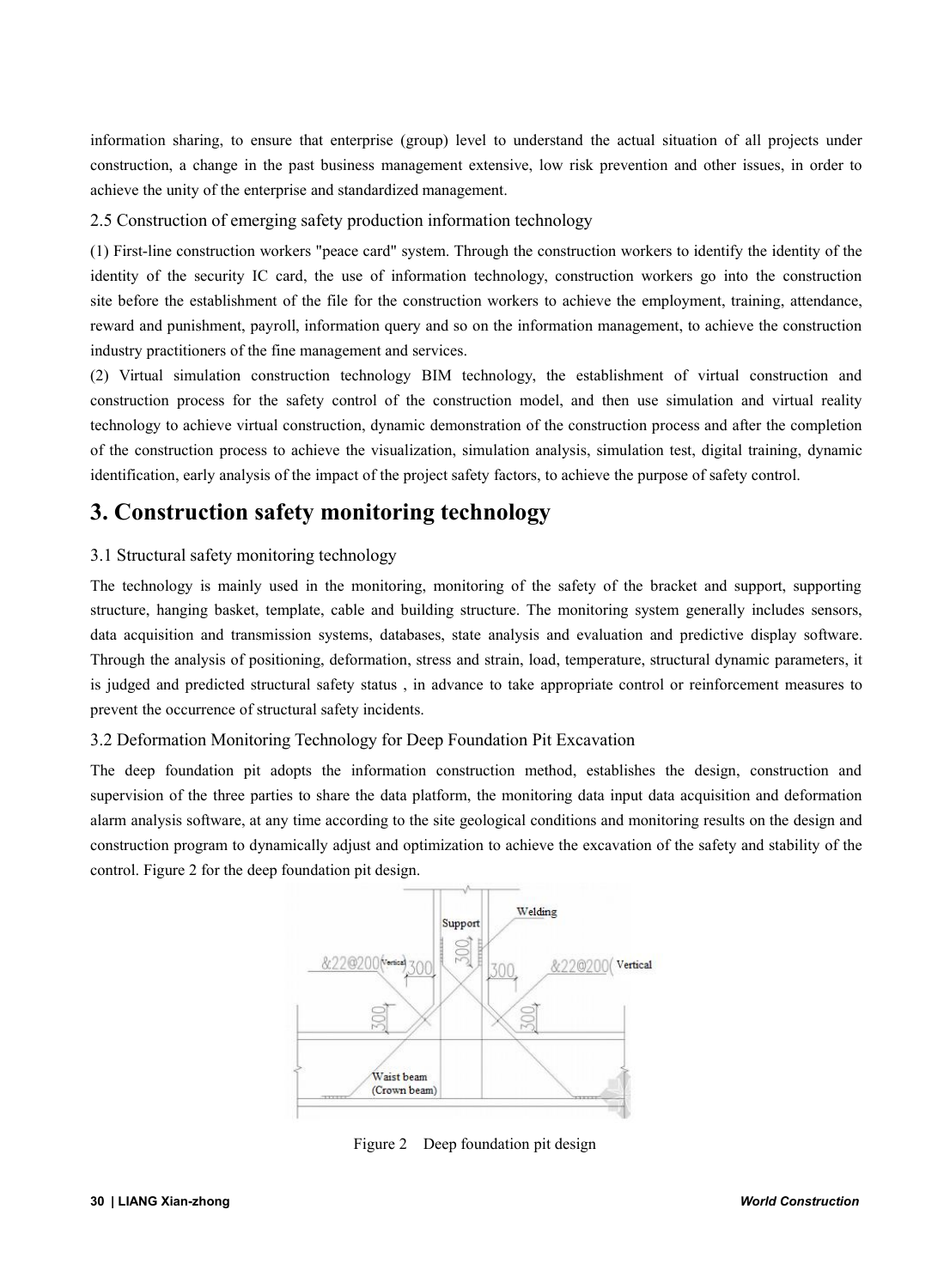### 3.3 Excavation blasting monitoring and control technology

In some construction projects, the stone blasting tends to have some bad influence on the foundation, the building itself and the surrounding environment. It is necessary to detect and control the various kinds of effects caused by the blasting, both from the engineering point and the environment. Excavation blasting monitoring technology is the application of vibration velocity sensor, strain gauges, osmometer, water break sensor, pulsating pressure sensor, toxic gas detector, blasting noise testsystem and sound level meter, respectively, with various types of data acquisition and analysis device composition detection system, through the detection parameters and blasting design in close connection, timely guidance and adjustment of blasting design parameters to effectively control the blasting operations on the project and the surrounding environment.

### **4. Construction Standardization of Construction Engineering Safety**

### 4.1 Optimization of construction plan

The implementation of new projects to highlight the technical first. Before the implementation of the project to plan the preparation of security management program, construction organization design and the main construction program, which is an important program to be demonstrated, to go through the scientific selection, safe, reasonable and economically viable technical solutions. According to the characteristics of the project application of new technology, eliminate backward energy consumption technology to promote the use of the industry the company is currently widely used, which is a mature, advanced innovation, technological innovation and innovative technology, with low cost and high security technology. So we have a sense of innovation in the program, do not be confined to the old technology. For example, in the foundation pit excavation program, we have many options can be selected either to excavate the slope which can also be an anchor support or set the anchor wall or a variety of program applications.

### 4.2 Improvement of temporary electricity consumption

Construction of electricity is an indispensable source of power for construction projects, but electric shock is a high risk factor for safety hazards. Project can be configured according to TN-S system "three-phase five-wire" system, both to enhance the electric shock protection, without affecting the effective operation of electrical equipment. The configuration of the system is to control the reliability of the PE line and repeatthe grounding system from the power distribution system to ensure safe use of electricity. To solve the insecurity of electricity, one is to adopt standardized management, the second is technically innovative. The application of the new type of switch box is an effective way to solve the above problems. That is, in the switch box to configure the appropriate air switch, leakage protector, increase the indicator line of electricity conditions, set the socket outside the box with a sliding block to limit the number of use of the socket. This can achieve the "one machine one by one leak on security", to prevent private pull chaos then, but also reduce the intensity of electrical work to facilitate the construction of electricity and standardized management.

### 4.3 Update of safety protection facilities

Safety protection facilities are a life protection line for safety production at the construction site. Protection of the entrance, the construction area, the office area, the protection of the living area, the implementation of safety measures in the construction site can be said to effectively to ensure the orderly production of safe production, reducing the occurrence of security incidents. In many construction sites are accustomed to using steel pipe safety net protection, neither durable and no construction image, high cost, closed lax, easy to be damaged and poor stability. In accordance with the standard shape, tooling protection facilities are safe, reliable and economical and good outlook, durable, high turnover rate, high recovery value. As the project leader in addition to the quality of integrated management should have